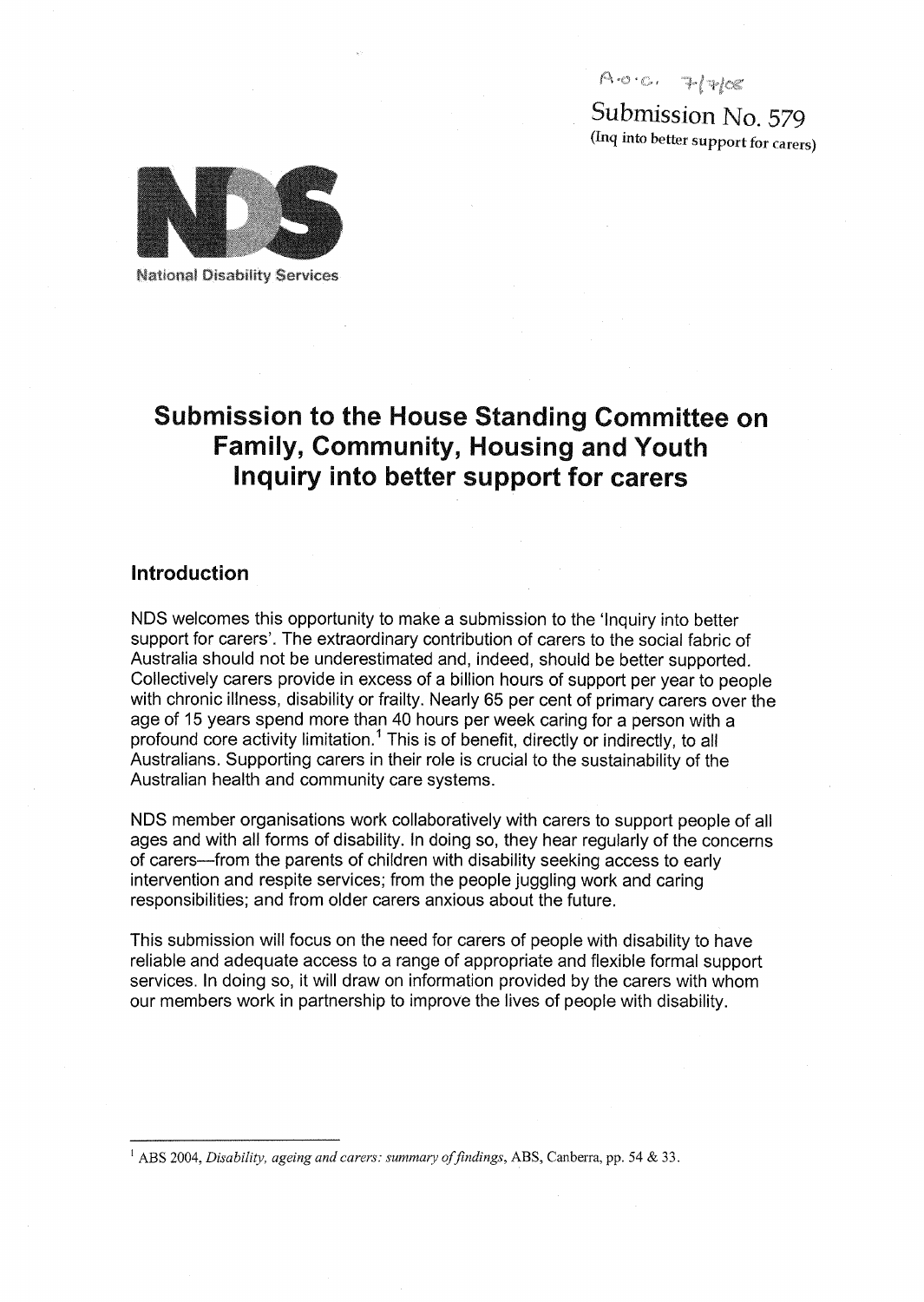# Key issues

#### • The role and contribution of unpaid carers in society and how this should be recognised

For many carers of people with disability, the most important recognition of their role and contribution will come from acknowledgement that the care role is not theirs alone—they want to be informed about options and assured that access to formal support services for the person they care for will be available when required. To assist carers engage with the formal support system they need: information about the support services that are available to assist them in their care role; access to the levels and types of support services that are sufficient to meet their needs to juggle other responsibilities, other roles and other interests; and to be assured the person they care for will be well supported by the formal service system.

While the demand for disability support services continues so markedly to exceed the supply, carers will not have that assurance. In 2007, AIHW conservatively estimated that 23,800 Australians with disability need access to accommodation or respite services and 3,700 people require community access services (9,400 if recreation and holiday programs are included). This demand for services will rise with population growth, population ageing and the decreasing availability of family carers. AIHW estimates that the number of Australians with severe or profound disability will increase by 34,600 between 2006 and 2010<sup>2</sup>. Acknowledging the large unmet need for services, the 2007 Senate Inquiry in the Funding and Operation of the CSTDA recommended that the level of funding contributed by both levels of government substantially increase<sup>3</sup>.

NDS welcomes the Australian Government's commitment to develop (with States and Territories) a National Disability Strategy and its recent injection of new money (\$1 billion) into the Commonwealth State and Territory Disability Agreement. However, as the Government itself has acknowledged, this is only a first step towards tackling the chronic under-funding of disability support services.

The Australian Government has also initiated an inquiry into investment in the disability sector - to explore ways to attract private and philanthropic funds to support people with disability. Again, this is worthwhile— but, realistically, these sources of funding will not nearly bridge the gap. Potential profit margins from the provision of disability services are low and households which contain a person with disability are typically poor<sup>4</sup>. It is imperative that governments—Commonwealth, State and Territory—agree on a funding mechanism that guarantees lifetime support and care for people with disability who require it. That would go a long way towards providing carers with the assurance they deserve.

<sup>2</sup> AIHW 2007, *Current and future demand for specialist disability services,* AIHW, Canberra.

<sup>3</sup> Senate of Australia 2007, *Funding and operation of the Commonwealth State/Territory Disability Agreement,* Canberra. 4 Edwards, B. et al 2008, *The nature and impact of caring for family members with a disability in Australia,* AIFS, Melbourne, pp 25-6 & 28.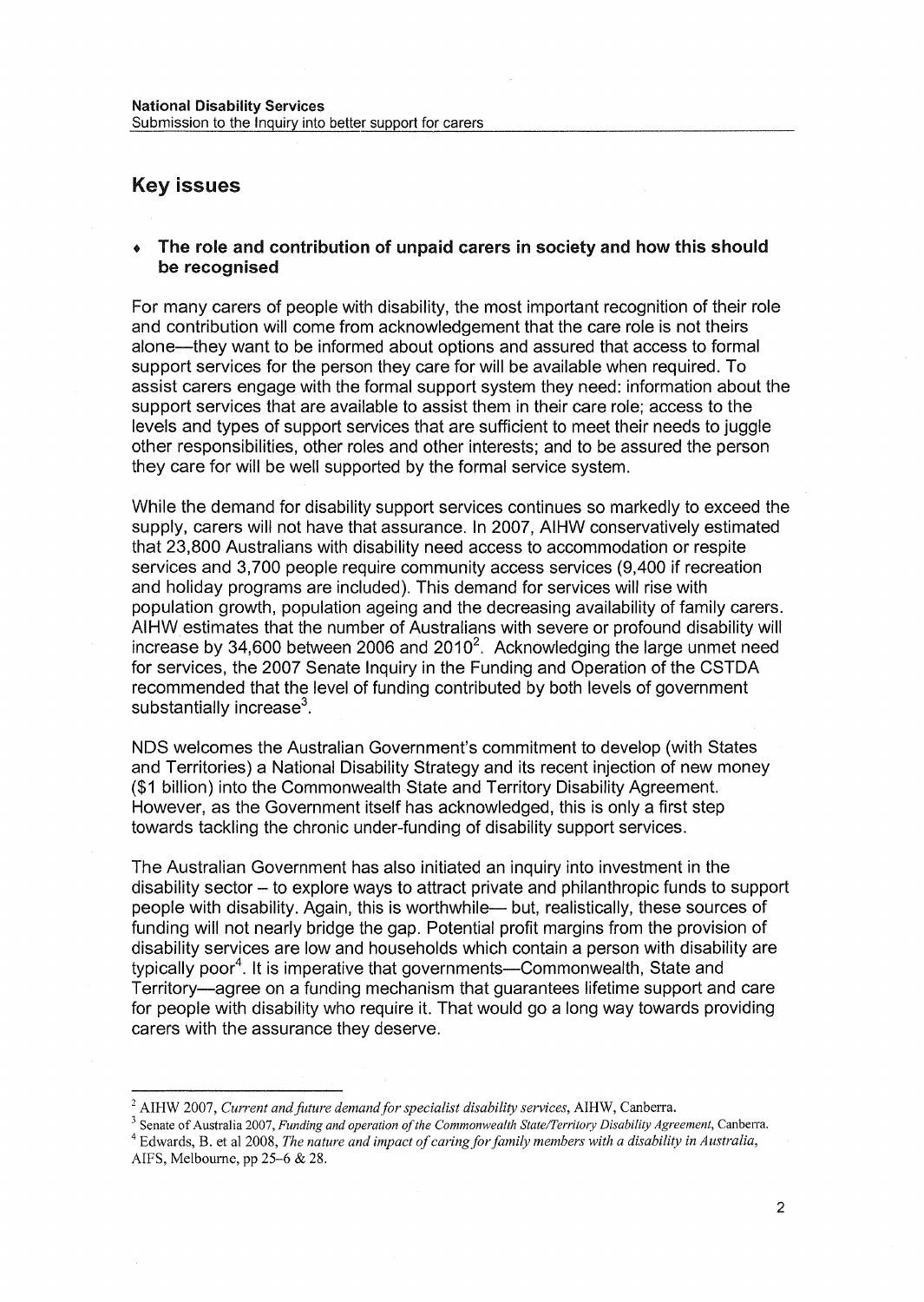# • Barriers to social and economic participation for carers, including employment

Caring responsibilities can restrict social and economic participation. Recent Australian Institute of Family Studies' research highlights these restrictions: it found that women's caring responsibilities come at a personal financial cost.

The study, Caring and Women's Labour Market Participation, found that 7 out of 10 carers wanted to be employed but have difficulty finding flexible working hours and alternative care for their family members. In addition, nearly 70 per cent of those receiving Carer Allowance and over 53 per cent receiving Carer Payment who were not employed said they wanted to work. Almost half of carers had worked immediately prior to commencing their caring role and more than three-quarters of those said that providing care was the main reason for leaving their job.<sup>5</sup>

#### Current service system limitations

Insufficient access to reliable and flexible formal support services undermines the ability of carers of people with disability to participate in their community, to undertake education or training, or to be employed. This limited access to support may take the form of lack of appropriate before-and-after school care, the insufficient availability of planned respite (in or out of home), or the inadequate access to appropriate community participation programs or supported employment services.

Carers living in regional areas of Australia may have to travel for up to 3-4 hours to access suitable services. For parents with a child with disability attending school, barriers to participation can also be associated with the expectation that parents are permanently on call for the one-to-one classroom support the school does not provide. And parents with an adult child may need to be home by 3.00 or 4.00 pm to provide care at the close of the community participation program or supported employment service.

An increase in the availability of respite programs, community participation services, classroom support and supported employment would reduce the participation barriers that carers face.

## Workplace inflexibility

The lives of some carers of people with disability are marked by uncertainty. These carers need the flexibility at work to be able to drop what they are doing to respond to a need (sometimes crisis) of the person they care for. Carers would also be assisted if their work day could be structured around the times support services are available. The findings of the HREOC National Inquiry into Employment and Disability to better enable carers to secure and retain employment need further consideration.<sup>6</sup>

Research by the Australian Taskforce on Care Costs concluded that, under current arrangements, "carers find it difficult to access the full range of flexible work practices, and implementation varies across and within organisations." More than one in three carers report that "their job/career has suffered because of the competing demands of

<sup>&</sup>lt;sup>5</sup> 'Family Matters' http://www.aifs.gov.au/institute/pubs/fm2008/fm78.html, Australian Institute of Family Studies, 2008

<sup>6</sup>  *WORKability 2 Solutions* http://www.hreoc.gov.au/disability\_rights/employment\_inquiry/final/iridex.htm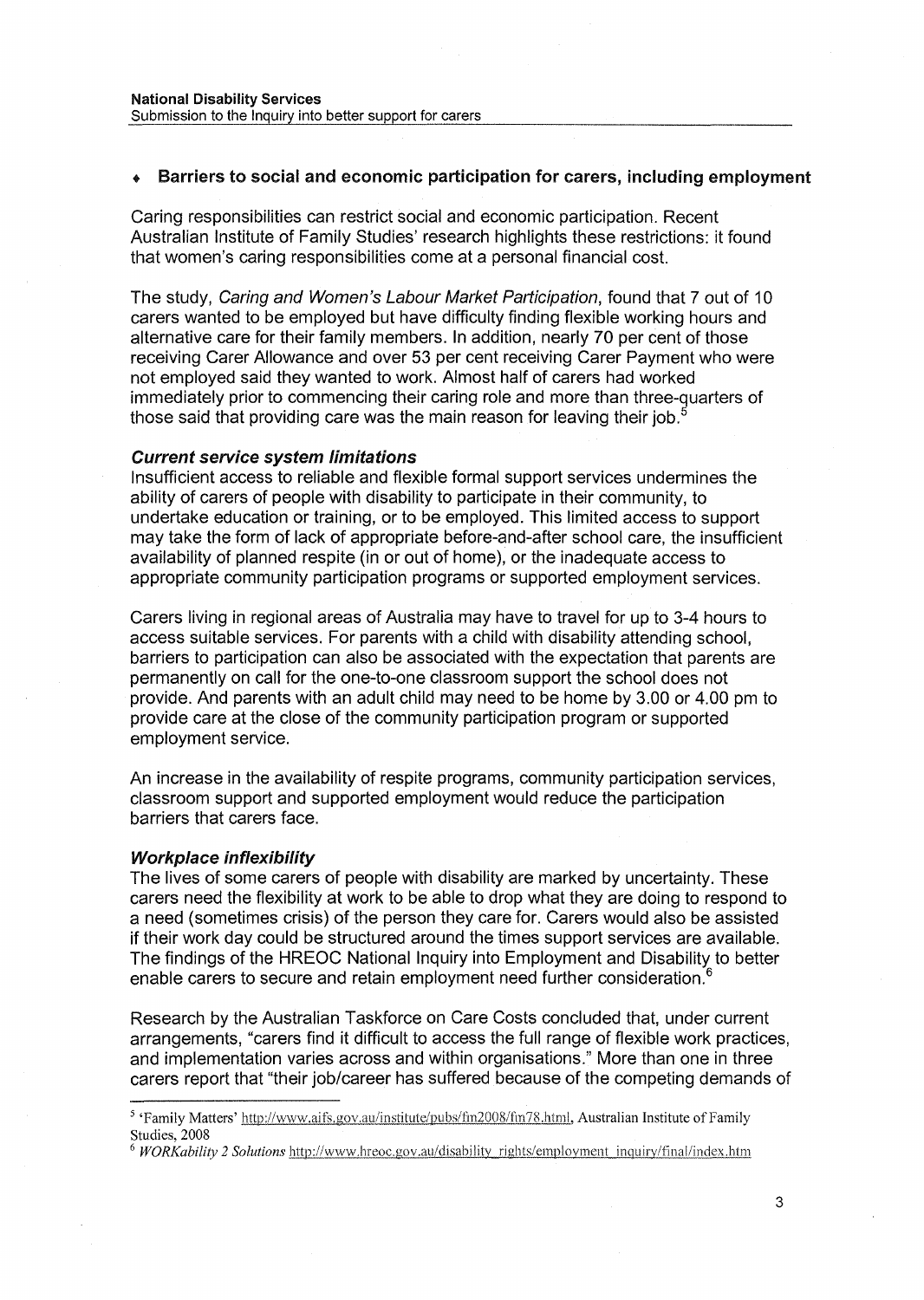National Disability Services Submission to the Inquiry into better support for carers

their caring responsibilities." The Taskforce found that the strategies which would most assist carers to balance their work and caring responsibilities are improved access to support services; greater workplace flexibility; and improved support services. It has recommended that: "Employers ensure greater access to the full range of flexible work practices (ie beyond part-time work) for all carers (ie beyond the current focus on childcare). In addition, employers work towards greater consistency of implementation by managers across their organisations."

In response to the National Employment Standards Exposure Draft (April 2008) NDS recommended that

employees with disability and employees who care for people with disability be eligible to seek flexibility in working arrangements under the proposed National Employment Standards.

Employers should be strongly encouraged to provide employees who care for people with disability with the flexibility they require in their working arrangements.

#### • Practical measures and key priorities required to better support carers

NDS welcomes the initiatives announced in the 2008 Federal Budget to assist carers, including: the expanded eligibility for the Carer Payment; the new assessment process for Carer Payment (child); the one-off Carer Adjustment Payment; an easier transition from Carer Payment (child) to Carer Payment (adult); and the carer bonus payments and extension of Utilities Allowance and Telephone Allowance.

In addition to financial measures, carers need additional assistance— in the variety of ways outlined below—to support their ability to care for their family member with disability.

#### Understanding disability

Carers benefit from being given assistance to develop the skills to recognise, understand and manage the nature and complexities of a disability, particularly when the person they care for has complex medical and other support needs. They need access to ongoing and consistent training, education, information and resources.

Governments need to improve and simplify access to information, and develop additional specialist information resources for carers with specific needs, in particular those who are men, have a disability, are young or are from Indigenous or culturally and linguistically diverse backgrounds.

#### Increased provision of disability support services

The current limited access to supported accommodation and day programs, expressed in part by the heavy demand on respite programs, is a particularly

**Taskforce on Care Costs,**

http://www.tocc.org.au/media/Final\_TOCC\_2007\_Report\_The\_Hidden\_Face\_of\_Care\_16\_Nov\_2007.pdf

 $\overline{4}$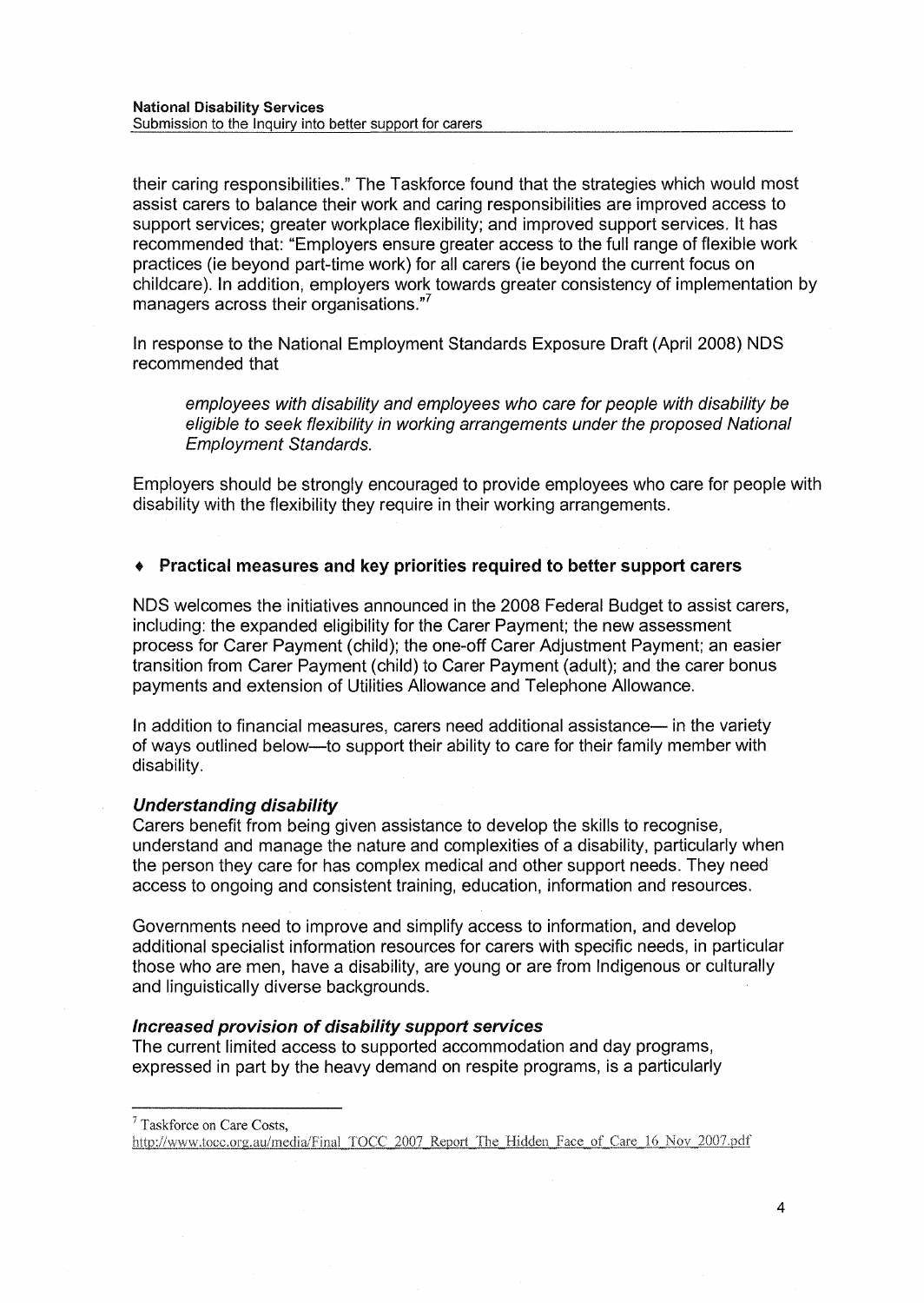important issue for governments to address. Providers of accommodation support are concerned about the lack of housing options available to assist people to live away from their family. They are also concerned about the number of people with disability who are left permanently in respite services when carers feel they are unable to continue their role.

#### Respite

Many carers consider respite to be an important source of support. Most children become increasingly independent as they grow and develop their own friends and interests. This is frequently not the case for people with disability, where their need for constant and continuing care can place enormous pressure on carers. Respite gives carers a break from their daily routine, and the opportunity to relax, revitalise and build up the personal resources necessary to resume their caring role. Respite services can be in-the-home even when the carer is there, out-of-home, and support for family outings or get-togethers.

Respite, however, should also provide positive outcomes for the person with disability, and facilitate the development of new friends and offer new experiences. Services should be structured with this in mind, as the quality of the support being provided to the person with disability is as important as the break it is providing for the carer. The importance of this cannot be overestimated.

While the Australian Government's recently announced funding for 10,000 extra respite places is very welcome, many families will continue to struggle to obtain adequate access to respite—greater access to regular support services is required.

#### Continence aids

Extending the Commonwealth Continence Aids Assistance Scheme (CAAS) to include children aged 4 years who have a permanent disability and experience daily incontinence would be a positive step to relieving the caring and financial pressures on families with a child with disability.

In a welcome initiative, last year CAAS was extended to include children and young people aged 5 to 16 years. It remains a concern, however, that families of children aged 4 years are unable to benefit from the Scheme. A child with disability who is incontinent at 5 years will have been incontinent at 4 years (very few children without disability are incontinent at that age).

The Children's Hospital at Westmead has identified that almost 20 per cent of 4 to 6 year olds are incontinent at some stage but only 3 per cent are incontinent twice or more in a week. In addition, they estimate that the number of children aged 4 years who are incontinent daily is less than 1 per cent of all children<sup>8</sup>. The family of a child with disability aged 4 years who uses continence aids when attending pre-school and during daytime activities would benefit greatly if assisted by CAAS (their current expenditure on continence aids could be as high as \$3,000 annually).

<sup>&</sup>lt;sup>3</sup> http://www.chw.edu.au/parents/factsheets/daytime\_wetting.htm viewed 30 June 2008.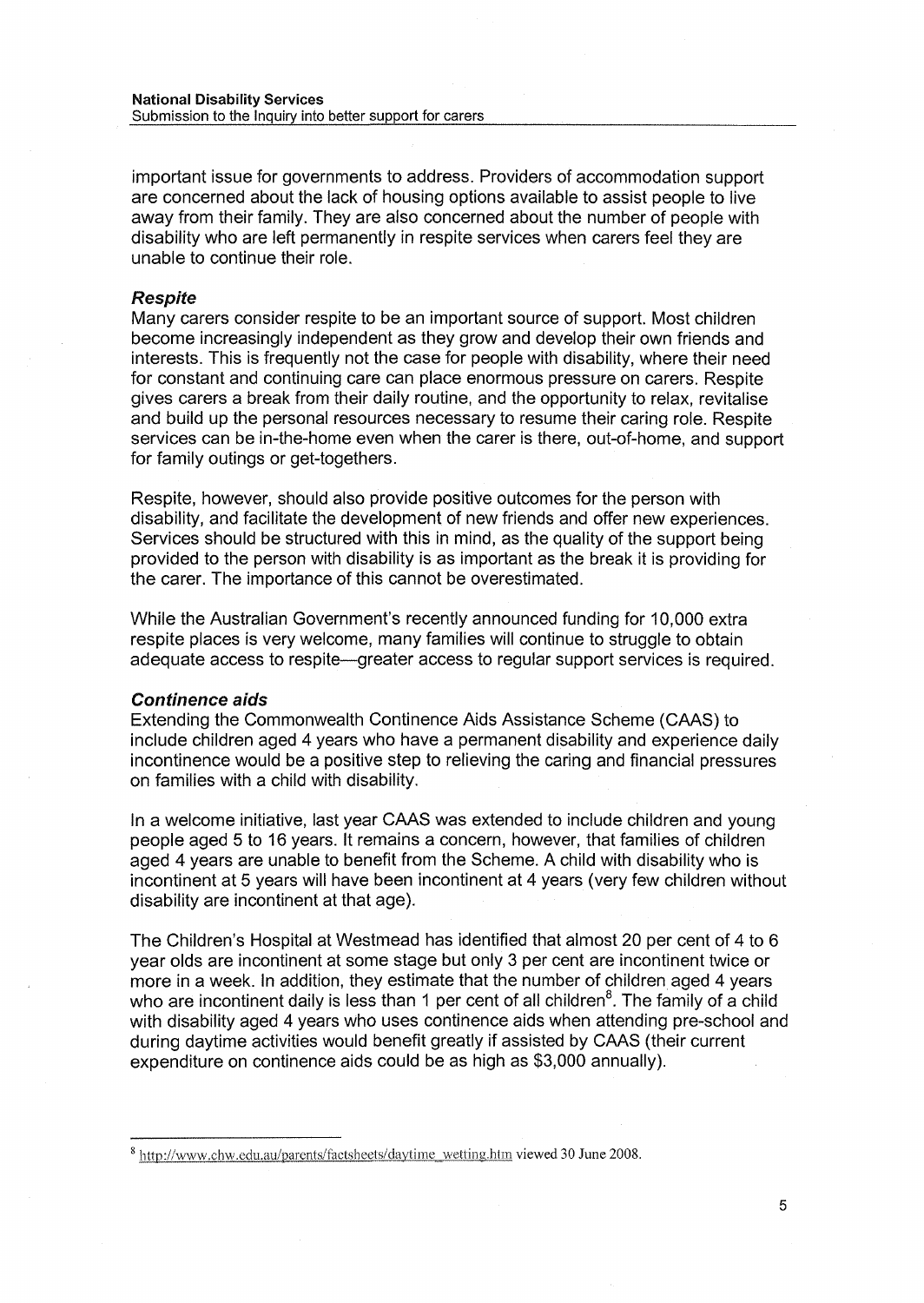# Vehicle modification

Many people are unable to meet the cost of modifying vehicles to enable the safe transportation of a person with disability. Currently, only two States have vehicle modification subsidy schemes: Western Australia and Victoria. The Australian Government should work with State and Territory governments and non-government organisations to develop and implement a national vehicle modification subsidy scheme.

Often wheelchair manufacturers will not certify their equipment for travelling in vehicles and instead ask that people be transferred to a seat, an action that could be difficult to achieve and unsafe for the individual. Consistent national guidelines for the authorisation of vehicle modifications and the requirements for wheelchairs would significantly help avoid the knowledge gaps in vehicle suppliers and modifiers, wheelchair manufacturers and even government bodies (including wheelchair funding schemes and transport departments). Adopting measures to ensure that people in wheelchairs have an appropriate level of safety in vehicles should be a priority.

The development of a national vehicle subsidy scheme should be accompanied by the updating of the Australian vehicle modification standards to reflect current international standards.

## Investment in assistive technology

Some people with disability need access to aids and equipment to develop mobility, communication and other skills. The announcement, on 30 May 2008, by Federal, State and Territory Disability Ministers of the intention to develop a nationally consistent approach to the provision of aids and equipment is most welcome.

This initiative should also include a focus on the provision of assistive technology for communication to children and young people with a disability. Such provision will make a significant difference in their ability to learn and to make their wishes known.

## Family relationship advice

The Family Relationship Services Program provides, among other things, mediation and counselling to assist families with a member with disability to make decisions about future care arrangements, resolve conflicts and discuss concerns and issues $^9$ . It is important that the Australian Government's recent announcement of additional funding of \$277 million also benefits families who have a family member with disability. Their need for support around decision-making is important.

## Access to future planning services and support

With the increased longevity of many people with disability, there is an urgent need for families to consider future support arrangements for their family member with disability. Older carers, in particular, need support to undertake this future planning task—involving legal, financial, housing and support, and psychosocial decisions which can be emotionally difficult and administratively complex.

<sup>&#</sup>x27; http://www.frsa.org.au/llserFiles/FRSP Carers.pdf viewed 30 June 2008.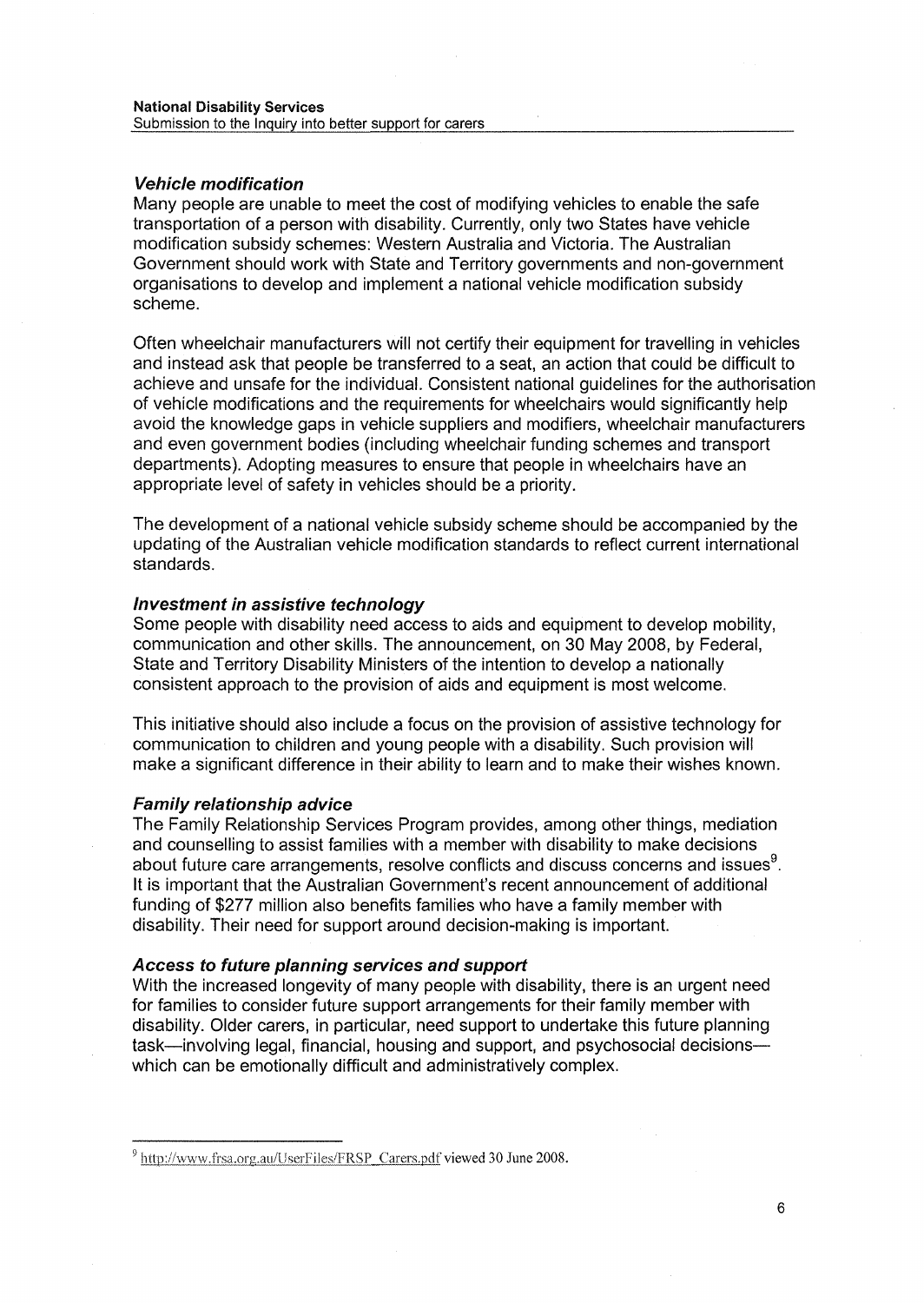While the booklet developed by the Department of Families, Housing, Community Services and Indigenous Affairs, Planning for the future: people with disability, provides useful advice to assist families make arrangements, some require additional informed support and have difficulty in identifying such assistance.

The historical practice of primarily directing government funds in response to crisis situations fails to give due recognition to the need for future planning. Older carers need:

- encouragement and support to undertake future planning;
- handing-over options: that is, substantial care packages and a range of accommodation and support options to assist them to withdraw from their primary care role; and
- flexible consumer and carer-driven services and supports.

The key elements of any future planning initiatives ought to include:

- a dual focus that ensures the needs and desires of the person with disability, as well as those of the carers and other family members, are included in planning processes;
- engagement with the service system; and
- both future and emergency planning.

As the key aim of future planning is often to facilitate transition to alternative accommodation and support arrangements when the person with disability is no longer able to live with the family, it is important to encourage early engagement with the disability service system that will ultimately have a role in providing support.

Some carers, particularly those who have not used the service system, will need to establish confidence in the ability of services to provide quality support for their family members. They may require time to build this trust. Consideration should be given gradually to building the range of services accessed by the person with disability, including:

- in-home support;
- community access and participation (which may include transport assistance);
- day programs;
- leisure and holiday services; and
- respite.

Planning should also consider options that would be available for the provision of emergency care, whether it is for a temporary period until the family can return to usual support arrangements or an interim period while alternative arrangements are sought.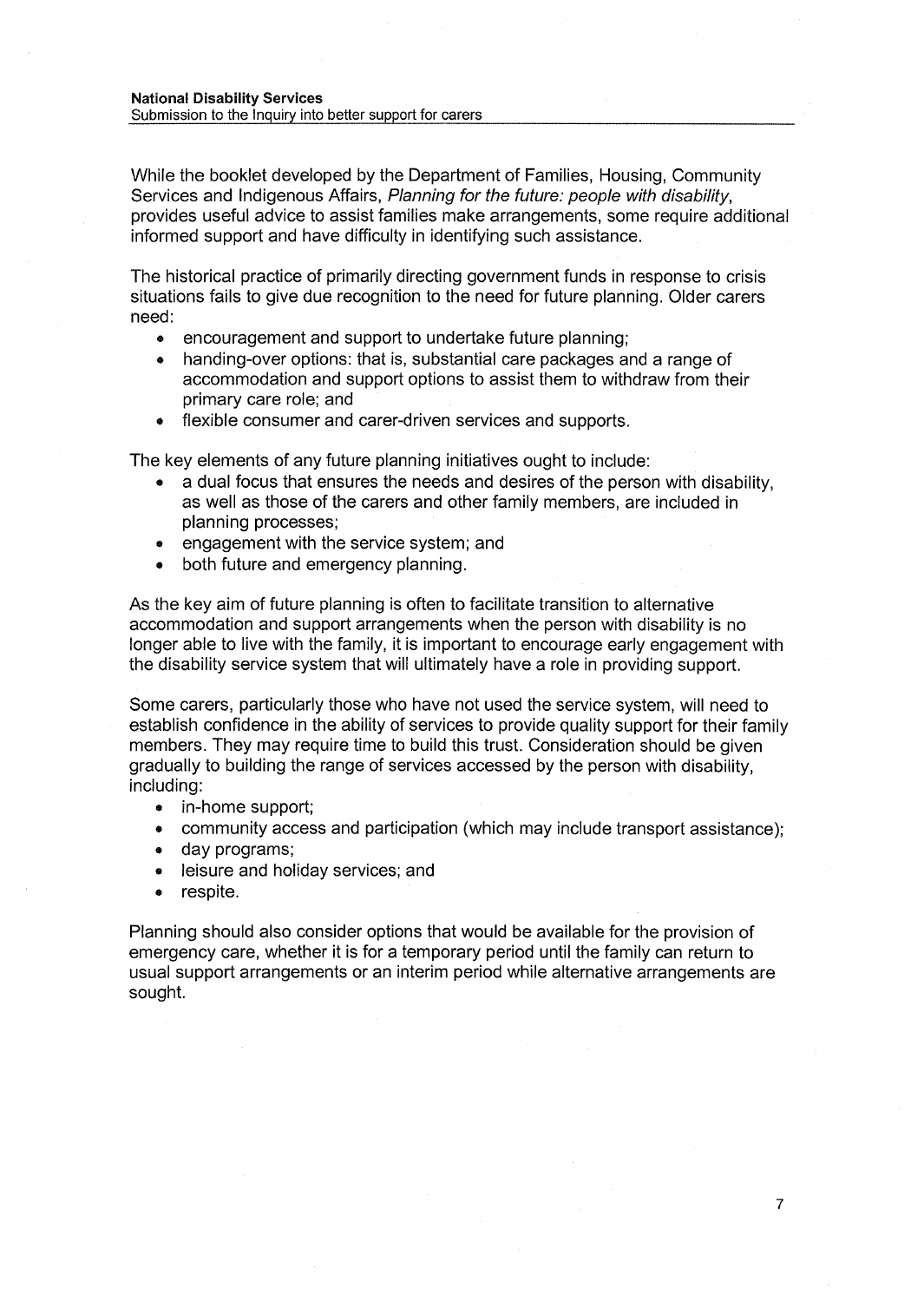# Improving the supports available to young carers

NDS acknowledges that the specific needs of young carers (who may still be completing schooling or education) deserve to be recognised and supported. These supports have been identified as  $10$ .

- provision of information about their rights and the services available;
- schools which are more understanding and provide greater options for young carers to reach their full potential;
- homework assistance programs;
- career counselling that is tailored to their situation;
- provision for out-of-school learning and assessment;
- « provision for leave or time-out from school without penalty;
- more flexible timetabling and scholarship programs;
- flexible work environments and targeted transition to work and return to work programs;
- provision of regular, flexible and coordinated respite; and
- services focusing on young carers from CALD backgrounds, including Indigenous Australians.

Responding to the needs of these young carers is important to their future options, their well-being and their willingness and ability to provide care and support.

# Research

Government investment into disability research is poor; research into how to improve the support provided to carers of people with disability is no exception. Considerable investment in research into all aspects of disability, including into the pressures experienced by carers and how better to support carers in their role, is required as a matter of urgency.

July 2008

Contact: Dr Ken Baker Chief Executive National Disability Services (02) 6283 3200 0409 606 240

<sup>&</sup>lt;sup>10</sup> It's About Time: Women, men, work and family – final paper 2007 HREOC, ch.8 http://www.humanrights.gov.au/sex discrimination/its\_about\_time/